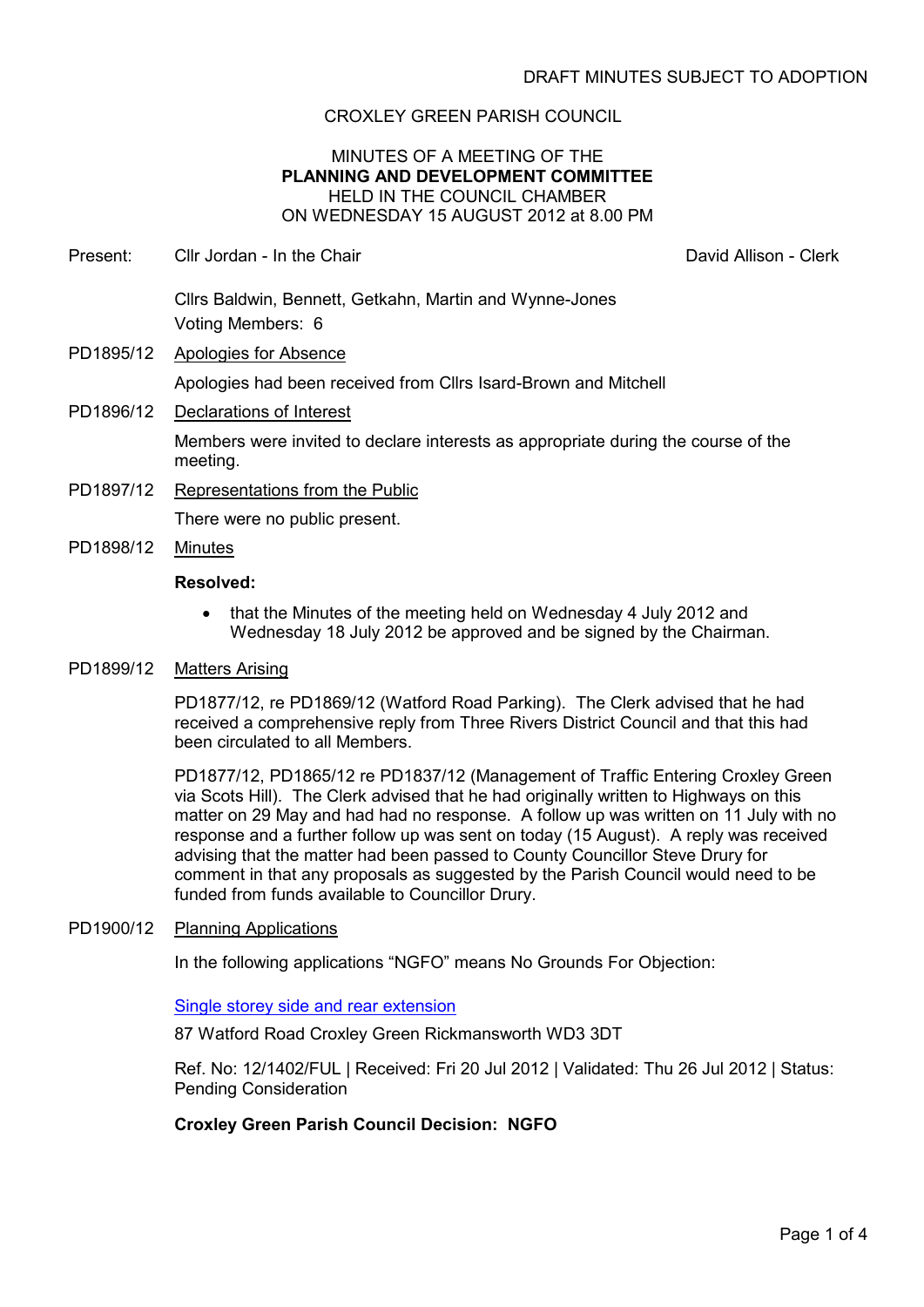Retrospective: Retention of new access gates

Street Record Sansom Close Croxley Green Hertfordshire

Ref. No: 12/1341/RSP | Received: Tue 10 Jul 2012 | Validated: Mon 23 Jul 2012 | Status: Pending Consideration

**Croxley Green Parish Council Decision: OBJECT: The installation of gates is out of keeping with the street scene and inappropriate by creating a barrier to community cohesion by cutting off the development from the village and creating an isolated anti social mini community. The provision of gates could potentially cause traffic congestion from the main highway whilst the gates are opened.** 

Loft conversion including hip to gable conversion, front and rear dormer windows, front rooflights and alterations to chimneys

56 Frankland Road Croxley Green Rickmansworth Hertfordshire WD3 3AU

Ref. No: 12/1510/FUL | Received: Tue 07 Aug 2012 | Validated: Tue 07 Aug 2012 | Status: Pending Consideration

## **Croxley Green Parish Council Decision: NGFO**

#### PD1901/12 Recent Decisions by Three Rivers District Council

## **APPROVED**

| <b>Reference No:</b>  | 12/0793/FUL                                                                                                                                                                        |
|-----------------------|------------------------------------------------------------------------------------------------------------------------------------------------------------------------------------|
| <b>Address:</b>       | Corner Lodge Sarratt Road Croxley Green                                                                                                                                            |
| <b>Application:</b>   | Two storey extension to gable end of house with modifications to<br>window and door openings                                                                                       |
| <b>CGPC Decision:</b> | For information only - outside Parish boundary                                                                                                                                     |
| <b>TRDC Decision:</b> | Approved                                                                                                                                                                           |
| <b>Reference No:</b>  | 12/1120/FUL                                                                                                                                                                        |
| <b>Address:</b>       | 7 Valley Walk Croxley Green Rickmansworth                                                                                                                                          |
| <b>Application:</b>   | Rear extension and new roof to existing rear extension                                                                                                                             |
| <b>CGPC Decision:</b> | <b>NGFO</b>                                                                                                                                                                        |
| <b>TRDC Decision:</b> | Approved                                                                                                                                                                           |
| <b>Reference No:</b>  | 12/1129/FUL                                                                                                                                                                        |
| <b>Address:</b>       | 18 Hazelwood Road Croxley Green Rickmansworth                                                                                                                                      |
| <b>Application:</b>   | Part single and part two storey rear extension and single storey<br>side extension                                                                                                 |
| <b>CGPC Decision:</b> | <b>NGFO</b>                                                                                                                                                                        |
| <b>TRDC Decision:</b> | Approved                                                                                                                                                                           |
| <b>Reference No:</b>  | 12/1133/FUL                                                                                                                                                                        |
| <b>Address:</b>       | 11 Old Barn Lane Croxley Green Rickmansworth                                                                                                                                       |
| <b>Application:</b>   | Single storey and first floor side and rear extension to detached<br>house, and single storey annexe building to rear of garden (for<br>studio and store space for occasional use) |
| <b>CGPC Decision:</b> | <b>NGFO</b>                                                                                                                                                                        |
| <b>TRDC Decision:</b> | Approved                                                                                                                                                                           |
|                       |                                                                                                                                                                                    |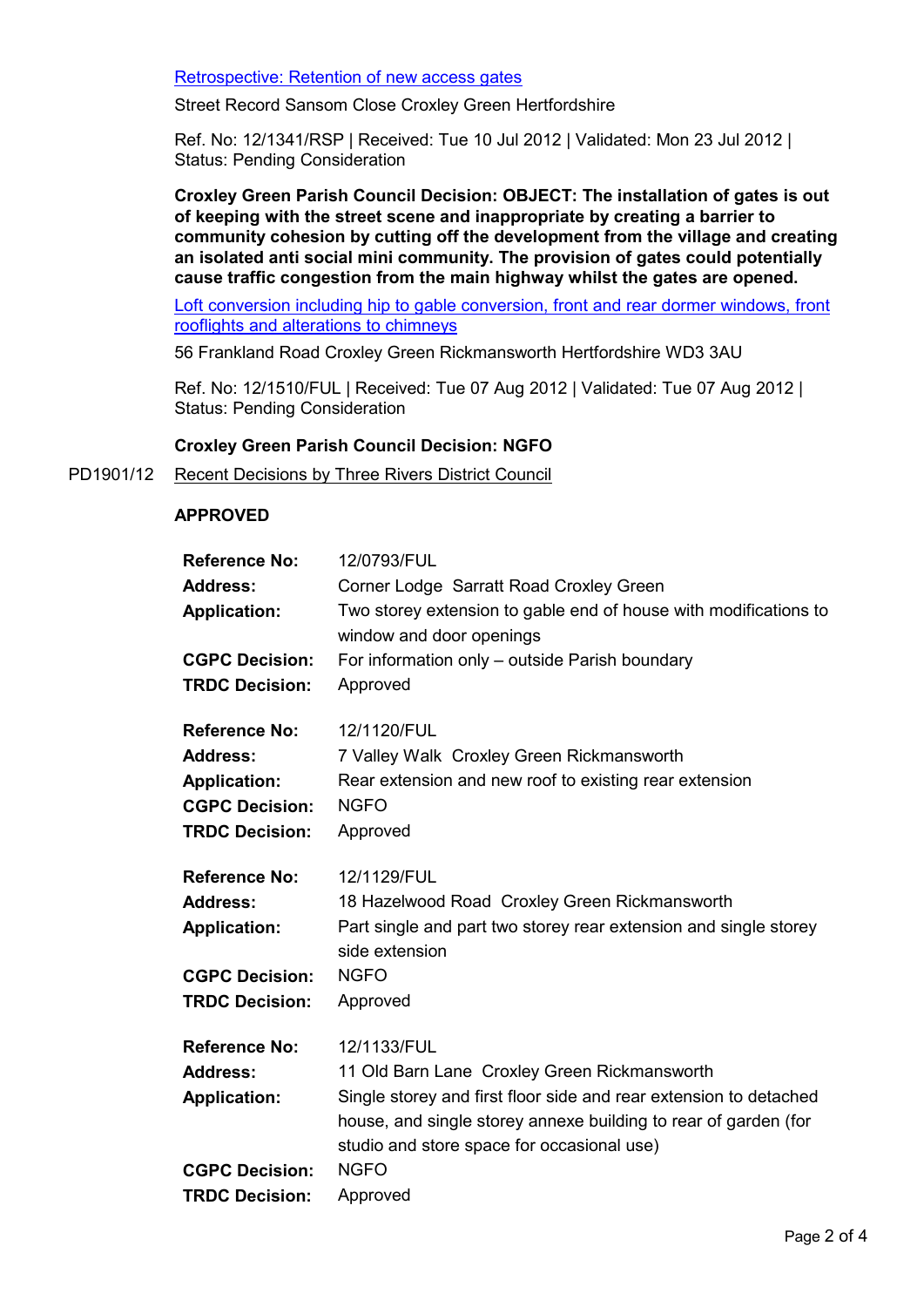| <b>Reference No:</b>                                                                                             | 12/1184/FUL                                                                                                                                                                                                                                                                                                                                                                                   |
|------------------------------------------------------------------------------------------------------------------|-----------------------------------------------------------------------------------------------------------------------------------------------------------------------------------------------------------------------------------------------------------------------------------------------------------------------------------------------------------------------------------------------|
| <b>Address:</b>                                                                                                  | 43 Winton Drive Croxley Green Rickmansworth                                                                                                                                                                                                                                                                                                                                                   |
| <b>Application:</b>                                                                                              | Two storey front/side extension                                                                                                                                                                                                                                                                                                                                                               |
| <b>CGPC Decision:</b>                                                                                            | <b>NGFO</b>                                                                                                                                                                                                                                                                                                                                                                                   |
| <b>TRDC Decision:</b>                                                                                            | Approved                                                                                                                                                                                                                                                                                                                                                                                      |
| <b>Reference No:</b>                                                                                             | 12/1230/FUL                                                                                                                                                                                                                                                                                                                                                                                   |
| <b>Address:</b>                                                                                                  | 15 Winton Drive Croxley Green Rickmansworth                                                                                                                                                                                                                                                                                                                                                   |
| <b>Application:</b>                                                                                              | Single storey rear extension                                                                                                                                                                                                                                                                                                                                                                  |
| <b>CGPC Decision:</b>                                                                                            | <b>NGFO</b>                                                                                                                                                                                                                                                                                                                                                                                   |
| <b>TRDC Decision:</b>                                                                                            | Approved                                                                                                                                                                                                                                                                                                                                                                                      |
| <b>Reference No:</b>                                                                                             | 12/1272/FUL                                                                                                                                                                                                                                                                                                                                                                                   |
| <b>Address:</b>                                                                                                  | 27 Valley Walk Croxley Green Rickmansworth                                                                                                                                                                                                                                                                                                                                                    |
| <b>Application:</b>                                                                                              | Single storey rear extension                                                                                                                                                                                                                                                                                                                                                                  |
| <b>CGPC Decision:</b>                                                                                            | <b>NGFO</b>                                                                                                                                                                                                                                                                                                                                                                                   |
| <b>TRDC Decision:</b>                                                                                            | Approved                                                                                                                                                                                                                                                                                                                                                                                      |
| <b>Reference No:</b>                                                                                             | 12/1273/FUL                                                                                                                                                                                                                                                                                                                                                                                   |
| <b>Address:</b>                                                                                                  | 52 Claremont Crescent Croxley Green Rickmansworth                                                                                                                                                                                                                                                                                                                                             |
| <b>Application:</b>                                                                                              | Single storey rear extension                                                                                                                                                                                                                                                                                                                                                                  |
| <b>CGPC Decision:</b>                                                                                            | <b>NGFO</b>                                                                                                                                                                                                                                                                                                                                                                                   |
| <b>TRDC Decision:</b>                                                                                            | Approved                                                                                                                                                                                                                                                                                                                                                                                      |
| <b>Reference No:</b><br><b>Address:</b><br><b>Application:</b><br><b>CGPC Decision:</b><br><b>TRDC Decision:</b> | 12/1345/RSP<br>64 Sherborne Way Croxley Green Rickmansworth<br>Part Retrospective: Replacement of single storey rear conservatory<br>with new single storey extension, provision of access to new<br>bedroom in present roof space and construction of new rear and<br>side dormers and front rooflight, alterations to fenestration<br>(amendment to 12/0612/FUL)<br><b>NGFO</b><br>Approved |
|                                                                                                                  |                                                                                                                                                                                                                                                                                                                                                                                               |

# **REFUSED**

None

# PD1902/12 Appeals Against Planning Decisions

There were no appeals to note.

PD1903/12 Croxley Rail Link and Public Inquiry

The Chairman introduced this item and stated that the detail of the Council's proposed Proof of Evidence to the Public Inquiry was to be based on the original letter dated 17 February 2012 together with any matters that would arise from the proposed meeting with Mouchel. The Chairman continued that as the meeting with Mouchel was not scheduled until Tuesday 21 August, drafting of the Proof of Evidence was held in abeyance.